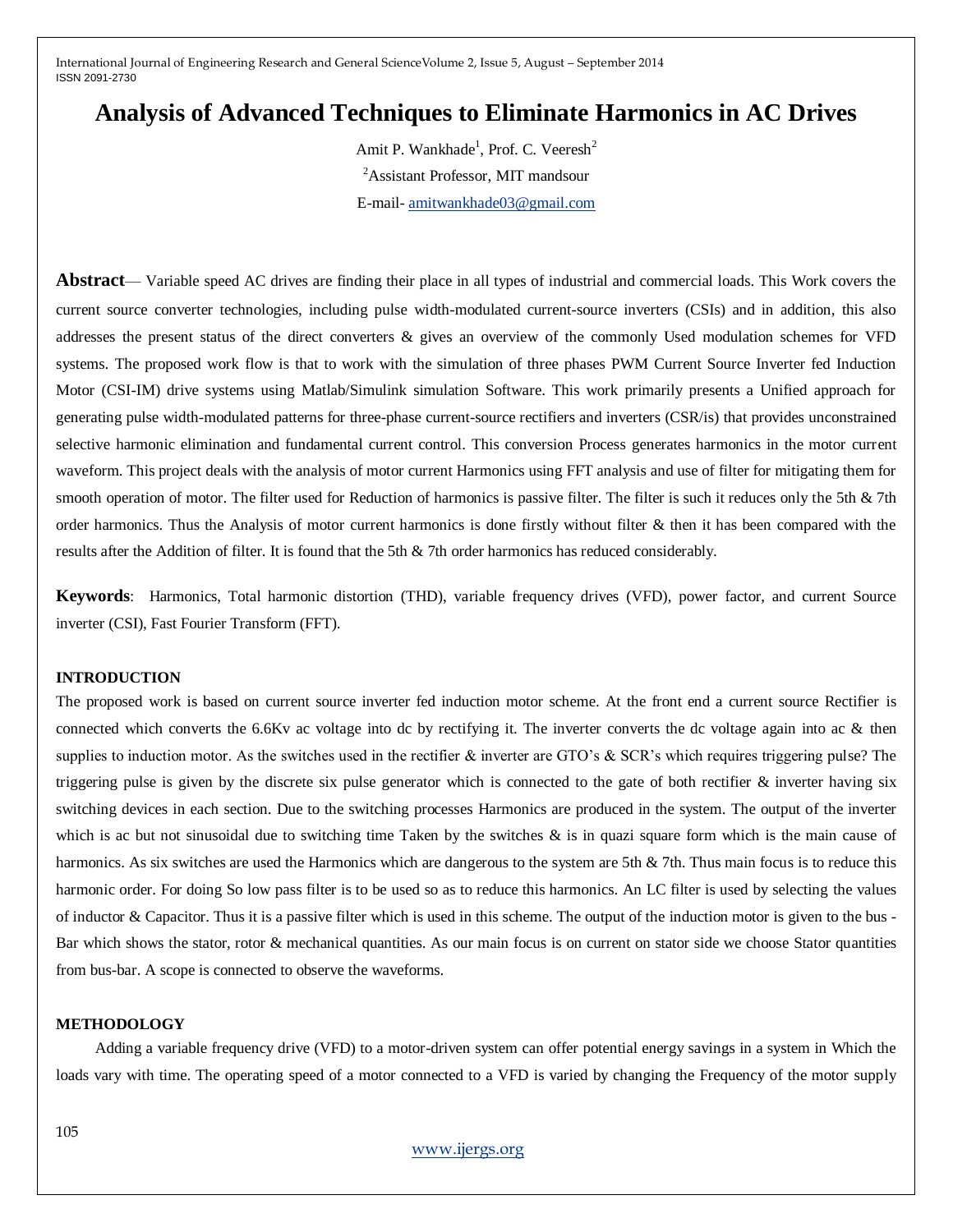voltage. This allows continuous process speed control. Motor-driven systems are often Designed to handle peak loads that have a safety factor. This often leads to energy inefficiency in systems that operate For extended periods at reduced load. The ability to adjust motor speed enables closer matching of motor output to load And often results in energy savings. The VFD basically consist of a rectifier section which converts the ac supply into Dc, a dc choke which is used to smooth the dc output current  $\&$  an inverter section which converts dc into ac supply Which is fed to induction motor? The VFD consists of a switching devices such as Diodes, IGBT, GTO, SCR etc.[1]



Fig.1: Generalized Variable Frequency Drive

A VFD can be divided into two main sections:

A. Rectifier stage: A full-wave, solid-state rectifier converts three-phase 50 Hz power from a standard 208, 460, 575 or higher utility supply to either fixed or adjustable DC voltage.

B. Inverter stage: Electronic switches power transistors or thyristor switch the rectified dc voltage on and off, And produce a current or voltage waveform at the desired new frequency. The amount of distortion depends On the design of the inverter and filter.

## **III. SYSTEM SIMULATION**

The proposed work is based on current source inverter fed induction motor scheme. At the front end a current source Rectifier is connected which converts the 6.6Kv ac voltage into dc by rectifying it. For smoothing this voltage before Applying it to inverter a DC choke coil is used this removes the ripples. The inverter converts the dc voltage again into Ac & then supplies to induction motor. As the switches used in the rectifier & inverter are GTO's & SCR's which Requires triggering pulse. The triggering pulse is given by the discrete six pulse generator which is connected to the gate Of both rectifier & inverter. Six switching devices in each section. Due to the switching processes harmonics are Produced in the system. The output of the inverter which is ac but not sinusoidal due to switching time taken by the Switches  $\&$  is in quazi square form which is the main cause of harmonics. As six switches are used the harmonics Which are dangerous to the system are 5th & 7th. Thus main focus is to reduce this harmonic order. For doing so low pass filter is to be used so as to reduce this harmonics. An LC filter is used by selecting the values of inductor & Capacitor. Thus it is a passive filter which is used in this scheme. The output of the induction motor is given to the bus - Bar which shows the stator, rotor &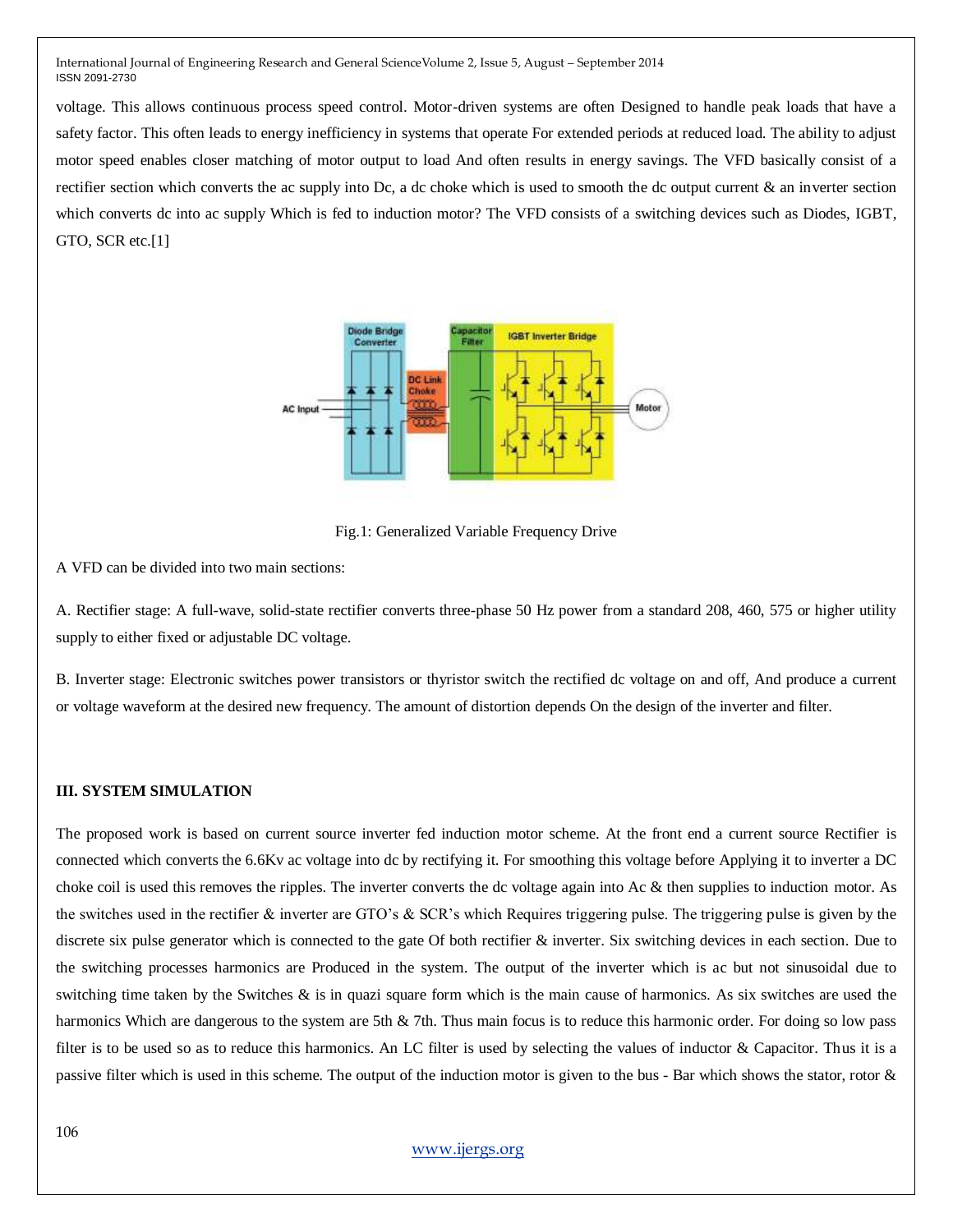mechanical quantities. As our main focus is on current on stator side we choose Stator quantities from bus-bar. A scope is connected to observe the waveforms. An FFT block is connected to the motor Current of any one phase whose order of harmonic is to be found out. To this FFT block an FFT spectrum window is connected which displays the order of harmonics from 0 to 19th order of harmonic. Also a bar graph is displayed which shows the order of harmonics which is shown by the FFT spectrum. Thus the work is divided into two sections one before use of filter and after the use of filter. After running the simulation it is observed that the 5th & 7th harmonic components are reduced than that without filter which is shown by the FFT spectrum block.



Fig.2: Simulation Diagram of CSI Fed Induction.

| Motor Supply Voltage                              | 6600V                        |  |
|---------------------------------------------------|------------------------------|--|
| Horse Power Rating of Motor                       | 200 HP                       |  |
| <b>Supply Frequency</b>                           | $50$ Hz                      |  |
| Stator resistance [Rs], Stator<br>inductance [Ls] | $1.485\Omega$<br>$0.03027$ H |  |
| Pole Pairs                                        | 2                            |  |

# **IV.HARMONICS**

Harmonics are the major problems in any industrial drives. They cause serious problems in the motor which is connected as a load fed from the VFD. The VFD is a current source inverter fed (CSI) .At the front end a current source rectifier is connected which converts the 6.6Kv ac voltage into dc by rectifying it. For smoothing this voltage before applying it to inverter a DC choke coil is used this removes the ripples. The inverter converts the dc voltage again into ac & then supplies to induction motor. As the switches used in the rectifier & inverter are GTO's & SCR's which requires triggering pulse. The triggering pulse is given by the discrete six pulse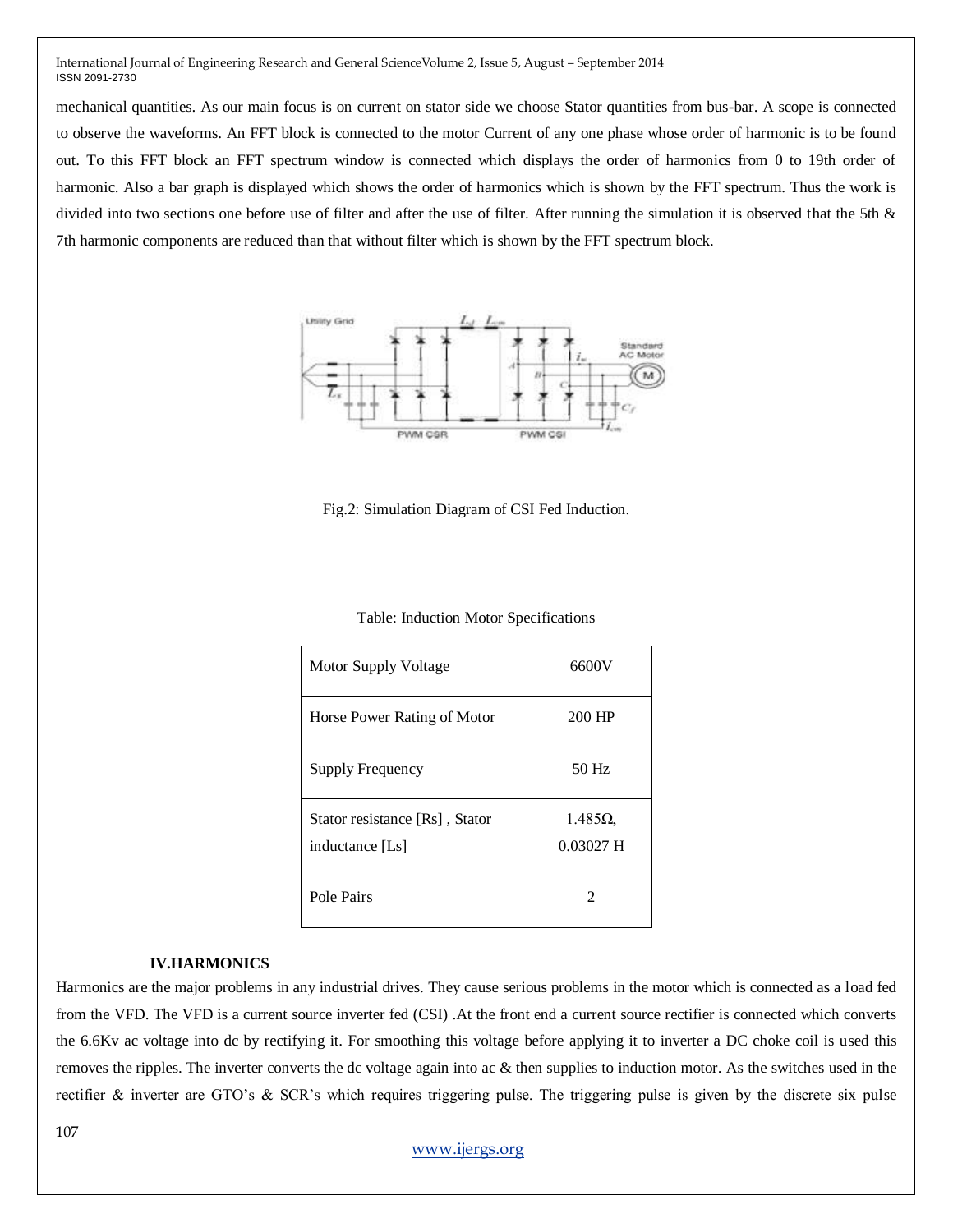generator which is connected to the gate of both rectifier & inverter. Six switching devices in each section. Due to the switching processes harmonics are produced in the system. The output of the inverter which is ac but not sinusoidal due to switching time taken by the switches & is in quazi square form which is the main cause of harmonics. As six switches are used the harmonics which are dangerous to the system are 5th & 7th. Thus main focus is to reduce this harmonic order. For doing so low pass filter is to be used so as to reduce this harmonics. Total harmonic distortion is the contribution of all the harmonic frequency currents to the fundamental.

Table 3.2.1: Harmonics & Multiples of Fundamental Frequencies

| Harmonic                 | Frequency                                                   | The characteristic harmonics are based on the<br>number of rectifiers (pulse number) used in a circuit<br>and can be determined by the following equation: |  |
|--------------------------|-------------------------------------------------------------|------------------------------------------------------------------------------------------------------------------------------------------------------------|--|
| <sub>1st</sub><br>2nd    | 50 Hz<br>100 Hz                                             |                                                                                                                                                            |  |
| 3rd                      | <b>150 Hz</b><br>$200$ Hz                                   | $h = (n \times p) \pm 1$                                                                                                                                   |  |
| 4th<br><b>Sth</b><br>6th | 250 Hz<br>$300$ Hz                                          | $n = an integer (1, 2, 3, 4, 5)$<br>hero:<br>$p =$ number of pulses or rectifiers<br>For example, using a 6 pulse rectifier, the                           |  |
| 713                      | $350$ Hz                                                    |                                                                                                                                                            |  |
| Bth.<br>901              | 400 Hz<br>450 Hz                                            | characteristic harmonics will be:                                                                                                                          |  |
| 10th<br>11th             | <b>500 Hz</b><br>S50 Hz                                     | $h = (1 \times 6) \pm 1 = 5$ th & 7th harmonics<br>$h = (2 \times 6) + 1 \Rightarrow 11th \& 13th harmonics$                                               |  |
| 650 Hz<br>13th           |                                                             | $h = (3 \times 6) + 1 \implies 17th \& 19th$ harmonics                                                                                                     |  |
|                          | $h = (4 \times 6) \pm 1 \Rightarrow 23rd \& 25th$ harmonics |                                                                                                                                                            |  |

The nonlinear loads such as AC to DC rectifiers produce distorted waveforms. Harmonics are present in waveforms that are not perfect sine waves due to distortion from nonlinear loads Around the 1830's a French mathematician named Fourier discovered that a distorted waveform can be represented as a series of sine waves each an integer number multiple of the fundamental frequency and each with a specific magnitude. For example, the 5th harmonic on a system with a 50 Hertz fundamental waveform would have a frequency of 5 times 50 Hertz, or 2500Hertz. These higher order waveforms are called "harmonics". The collective sum of the fundamental and each harmonic is called a Fourier series. This series can be viewed as a spectrum analysis where the fundamental frequency and each harmonic component are displayed. [8] Graphically in pu is shown in a bar chart in Figure 3.4.1



Figure 3: Harmonics order in per unit with respect to fundamental

From above study it is clear that harmonic currents flow in an AC drive with a 6-pulse front end, let's address what, if any, problems this may cause. Power is only transferred through a distribution line when current is in phase with voltage. This is the very reason for concerns about input "power factor". Displacement power factor in a motor running across the line can be explained as the cosine of the phase angle between the current and voltage. Since a motor is an inductive load, current lags voltage by about 30 to 40 degrees when loaded, making the power factor about 0.75 to 0.8 as opposed to about 0.95 for many PWM AC drives? In the case of a resistive load, the power factor would be 1 or "unity". In such a case all of the current flowing results in power being transferred. Poor power factor (less than 1 or "unity") means reactive current that does not contribute power is flowing.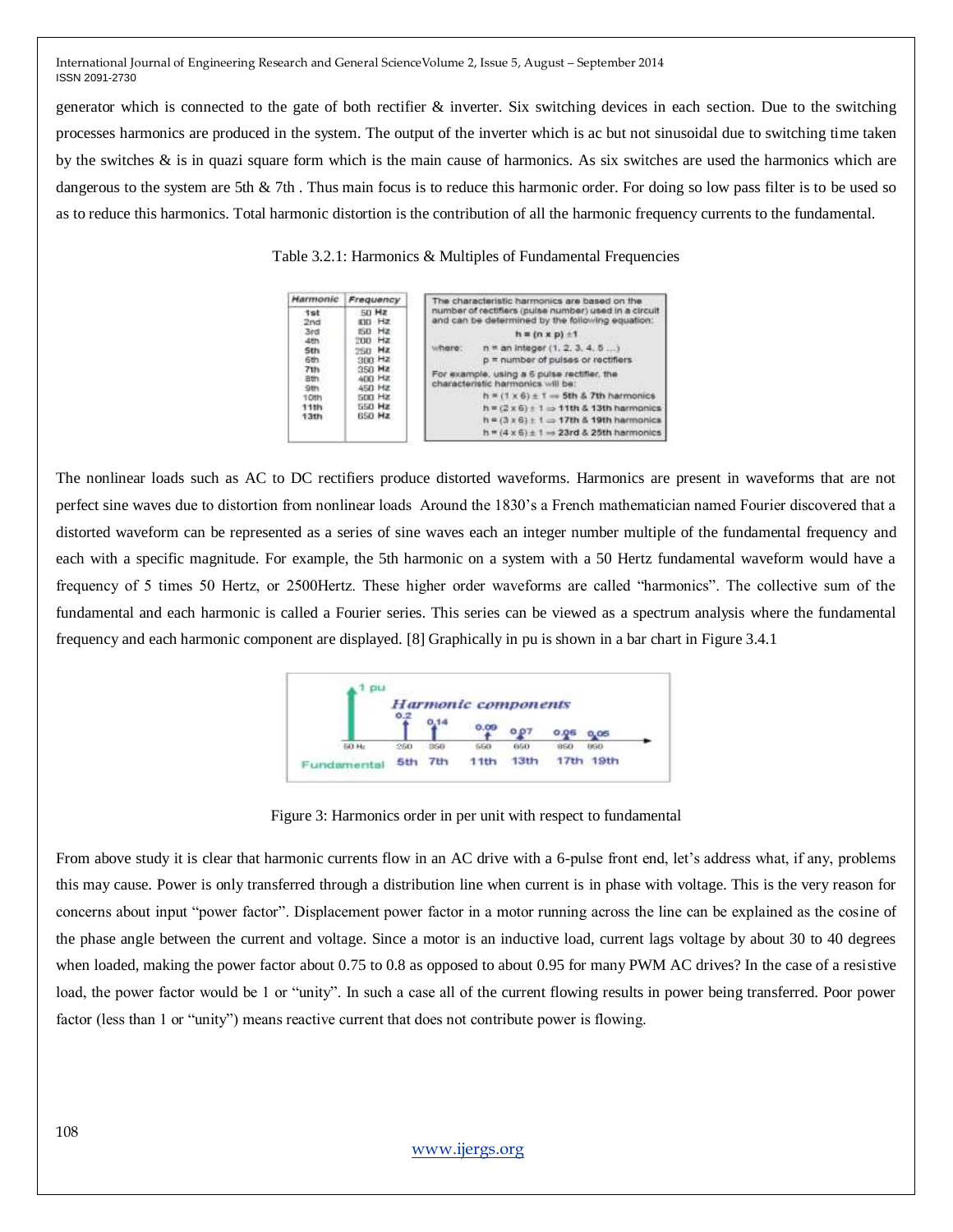#### **CONTROL STRATEGIES**

The induction motor control can be done with the help variable frequency drives. The high power drives can be divided into subparts depending upon the areas of applications. Following chart shows the high frequency drives with different schemes.



Figure 4. Chart showing types of VFD schemes

Adding a variable frequency drive (VFD) to a motor-driven system can offer potential energy savings in a system in which the loads vary with time. VFDs belong to a group of equipment called adjustable speed drives or variable speed drives. (Variable speed drives can be electrical or mechanical, whereas VFDs are electrical.) The operating speed of a motor connected to a VFD is varied by changing the frequency of the motor supply voltage. This allows continuous process speed control. Motor-driven systems are often designed to handle peak loads that have a safety factor. This often leads to energy inefficiency in systems that operate for extended periods at reduced load. The ability to adjust motor speed enables closer matching of motor output to load and often results in energy savings

## **OVERALL WORKING OF MODEL**

The proposed work is based on current source inverter fed induction motor scheme. At the front end a current source rectifier is connected which converts the 6.6Kv ac voltage into dc by rectifying it. For smoothing this voltage before applying it to inverter a DC choke coil is used which removes the ripples. The inverter converts the dc voltage again into ac & then supplies to induction motor. As the switches used in the rectifier & inverter are GTO's & SCR's which requires triggering pulse. The triggering pulse is given by the discrete six pulse generator which is connected to the gate of both rectifier & inverter. Six switching devices in each section. Due to the switching processes harmonics are produced in the system. The output of the inverter which is ac but not sinusoidal due to switching time taken by the switches  $\&$  is in quazi square form which is the main cause of harmonics. As six switches are used the harmonics which are dangerous to the system are 5th & 7th. Thus main focus is to reduce this harmonic order. For doing so low pass filter is to be used so as to reduce this harmonics. An LC filter is used by selecting the values of inductor & capacitor. Thus it is a passive filter which is used in this scheme. The output of the induction motor is given to the bus -bar which shows the stator ,rotor & mechanical quantities. As our main focus is on current on stator side we choose stator quantities from bus-bar. A scope is connected to observe the waveforms. An FFT block is connected to the motor current of any one phase whose order of harmonic is to be found out. To this FFT block an FFT spectrum window is connected which displays the order of harmonics from 0 to 19th order of harmonic. Also a bar graph is displayed which shows the order of harmonics which is shown by the FFT spectrum. Thus the work is divided into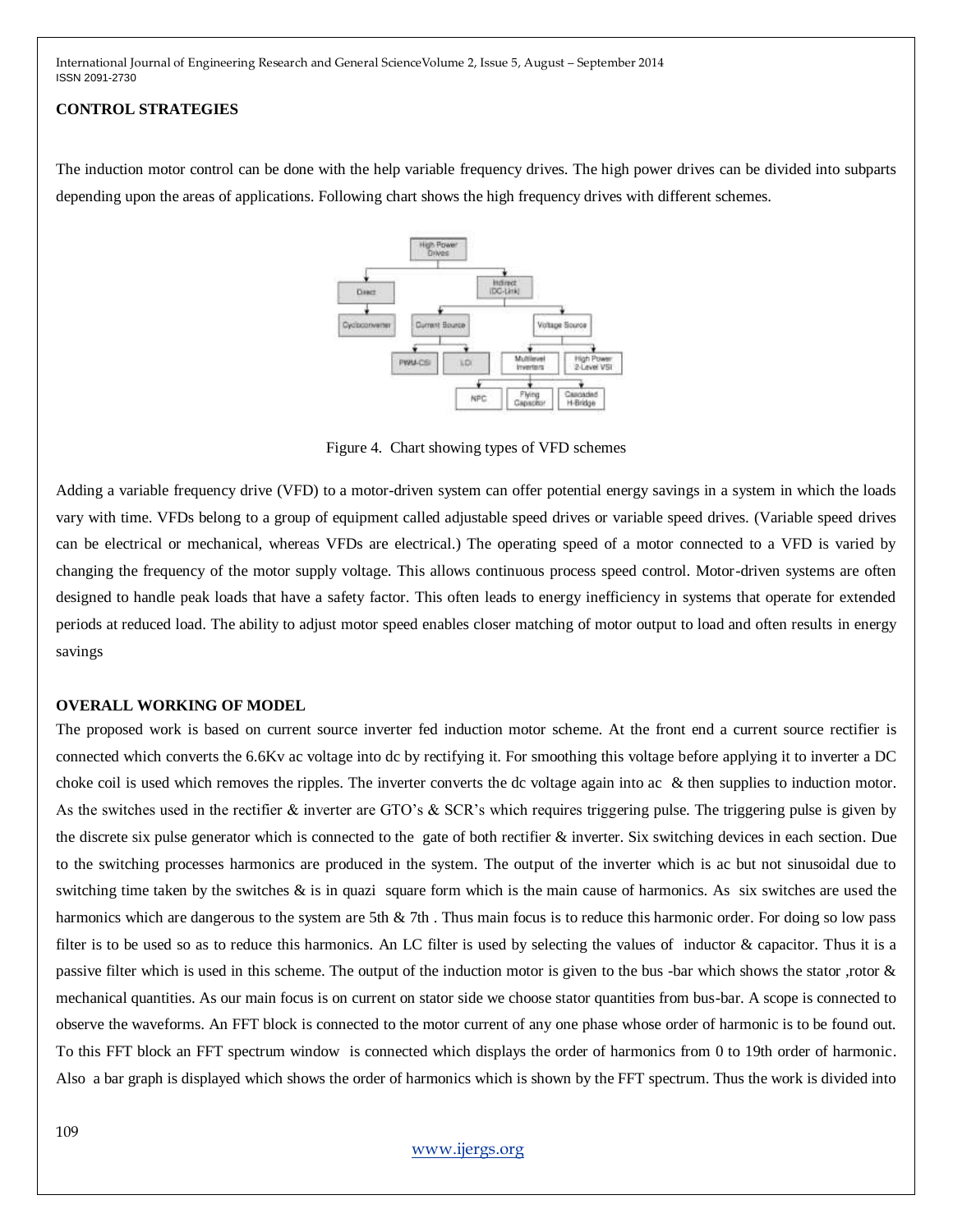two sections one before use of filter and after the use of filter. After running the simulation it is observed that the 5th & 7th harmonic components are reduced than that without filter which is shown by the FFT spectrum block. The Total harmonic distortion is also found out by connecting a THD block available in simulink library. It is found that the THD is also reduced after the use of filter. Also a single tuned filter can be used to reduce the harmonics which takes care of only one frequency harmonic component which is to be reduced. The FFT analysis can also be done by using powergui which contains FFT tool. The motor current signal is imported in work space by connecting a simout block to the scope  $\&$  by selecting structure with time option. Further the proposed work deals with the Wavelet analysis of motor current signal. The Wavelet analysis is performed by two methods. The first one by doing programming in M-file. The program is written so that the motor current without & with filter are compared. The Wavelet analysis uses the time scaling technique. Thus the Low & high frequency components of motor current are compared. It is observed that higher frequency components become zero after filter is used.

## **FFT ANALYSIS OF MOTOR CURRENT**

The FFT analysis of motor current is done in two steps i.e without filter  $\&$  after the addition of filter circuit. The output of the induction motor is given to the bus -bar which shows the stator ,rotor & mechanical quantities. As our main focus is on current on stator side we choose stator quantities from bus-bar. A scope is connected to observe the waveforms.

An FFT block is connected to the motor current of any one phase whose order of harmonic is to be found out. To this FFT block an FFT spectrum window is connected which displays the order of harmonics from 0 to 19th order of harmonic. Also a bar graph is displayed which shows the order of harmonics which is shown by the FFT spectrum. Thus the work is divided into two sections one before use of filter and after the use of filter. After running the simulation it is observed that the 5th & 7th harmonic components are reduced than that without filter which is shown by the FFT spectrum block. The Total harmonic distortion is also found out by connecting a THD block available in simulink library. It is found that the THD is also reduced after the use of filter. Also a single tuned filter can be used to reduce the harmonics which takes care of only one frequency harmonic component which is to be reduced. The FFT analysis can also be done by using powergui which contains FFT tool.



Figure 5: Bar-graph showing magnitude of harmonics without filter

## FFT analysis of motor current with LC filter

The FFT analysis of motor current harmonics is done after adding filter An FFT block is connected to the motor current of any one phase whose order of harmonic is to be found out as seen in the diagram . To this FFT block an FFT spectrum window is connected which displays the order of harmonics from 0 to 19th order of harmonic. After the simulation is run the FFT spectrum displays the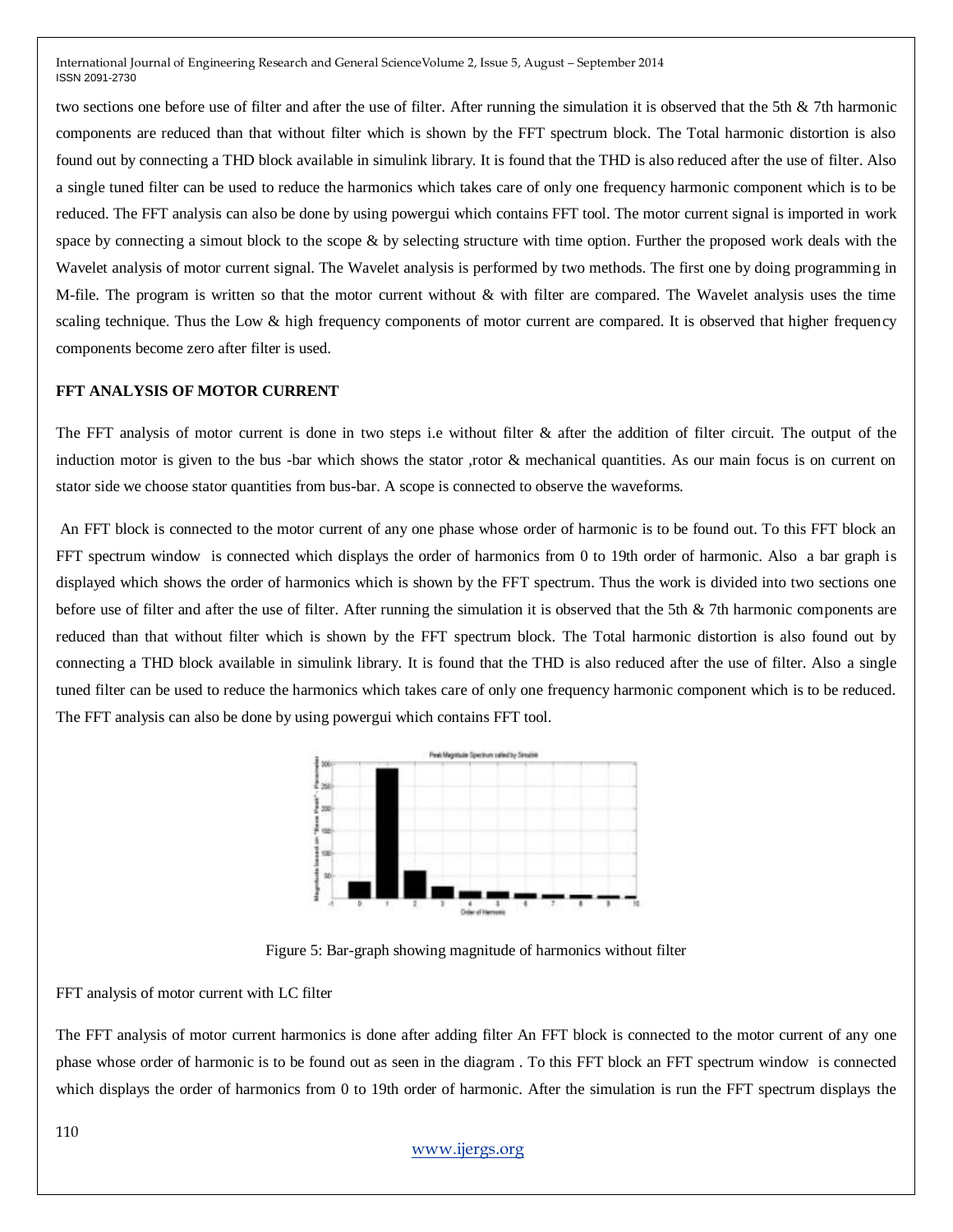harmonic orders. As we are using six switches in both current source rectifier & current source inverter we are more concerned with 5th & 7th order harmonic. Also a bar graph is displayed which shows the order of harmonics which is shown by the FFT spectrum. The analysis is done for 5th  $\&$  7th harmonic components. The magnitude of this components is 6.19A  $\&$  6.18A respectively.



Figure 6. Bar-graph showing magnitude of harmonics with filter

# **VII Conclusion**

The simulation of CSI fed Induction Motor drive caused harmonics in the motor current. This harmonics are the byproduct of switching devices used in rectifier & inverter section. From all the harmonic orders 5th & 7th harmonic cause problem as we use 6 pulse rectifier & Inverter Sections. For the reduction of harmonics we have used LC filter with typical values of inductor & Capacitor. Thus reduction in the 5th & 7th harmonics components is done by passive filter.

# **REFERENCES:**

1. K. H. J. Chong and R. D. Klug, "High power medium voltage drives," in Proc. Power Con, vol. 1, pp. 658–664. Nov. 21–24, 2004.

2. Bin Wu, S.B.Dewan and G.R.Slemon, "PWMCSI Inverter Induction Motor Drives", IEEE Trans. IA, Vol. 28, NO. 1, pp. 64-71, Jan 1992.

3. P. M. Espelage, J. M. Nowak, " Symmetrical GTO current source inverter for wide speed range control of 2300 to 4160 volt, :350 tp 7000hp,

induction motors," IEEE IAS Annual Meeting, pp302-307, 1988.

4. M.Salo and H.Tuusa, "A vector-controlled PWM current-source-inverter fed induction motor drive with a new stator current control method,"

IEEE Trans. Ind. Electron., vol. 52, no. 2, pp. 523–531, Apr. 2005.

5. H. Karshenas, H. Kojori, and S. Dewan, "Generalized techniques of selective harmonic elimination and current control in current source

inverters/ converters," IEEE Trans. Power Electron., vol. 10, pp. 566–573, Sept. 1995.

111

# [www.ijergs.org](http://www.ijergs.org/)